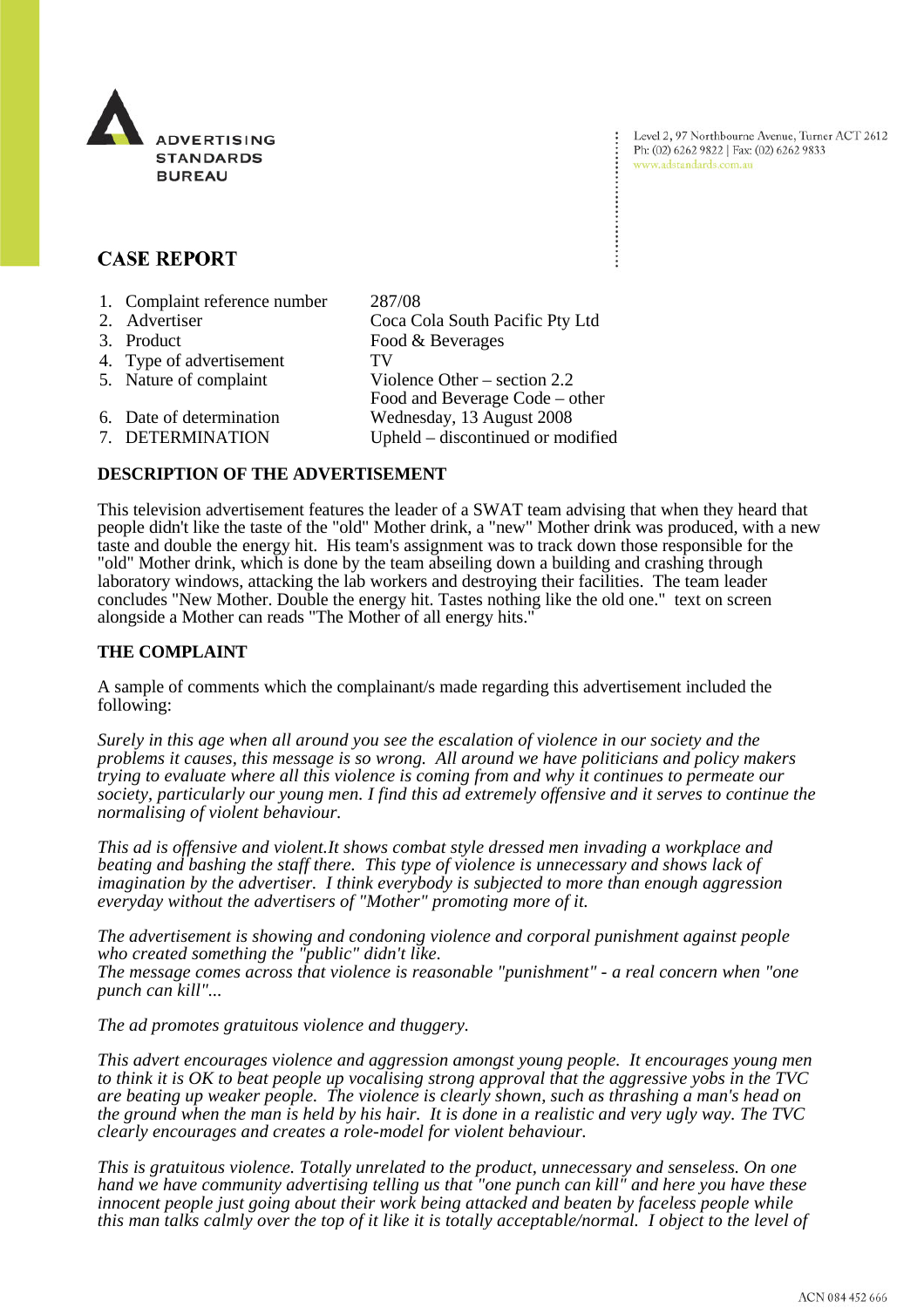*violence depicted, the irrelevance of the violence to the product and the manner in which it is presented.* 

*This ad blatantly demonstrates and portrays violence and encourages physical revenge. There is nothing subtle about this demonstration of unprovoked physical violence against individuals. Violence does not need to be encouraged.*

*I think it's a poor mixed message to send our youth that violence such as that is unacceptable on the football field, yet it's OK to violently take retribution against a bunch of scientists for something as innocuous as making a drink we don't like the taste of. I've only seen the ad once, and can't recall whether the "soldiers" were armed, but the intent was certainly to portray they were a crack team of soldiers being sent to enact retribution - I think any ad depicting violent retribution, whether the weapons and violence are obvious or only implied, walks a fine line and deserves closer scrutiny.*

*Simply the blunt use of violence. SAS type figures abseiling from a roof into a laboratory and beating up and attacking lab technicians. The violence portrayed and the ethos behind the advertisement that violence is a fitting retribution for a mistake are totally wrong and should not be permitted.*

*This advertisement only promotes violence – "we didn't like the first drink so we're going after the people who made it". Haven't we got enough violence to deal with without this crap? What's the message from Coca-Cola? That it's OK for men who drink Mother to use their energy to break into buildings, destroy property and injure/main/kill people? Because that's what this new ad says is OK. Every community around Australia is struggling with the increased violence being demonstrated against members of the community by (mostly) young men. For goodness sake, where's the mentality, where's the morality, where's the social conscience?*

## **THE ADVERTISER'S RESPONSE**

Comments which the advertiser made in response to the complaint/s regarding this advertisement included the following:

*Thank you for the opportunity to comment on complaints which relate to the new Mother energy drink TV commercial (Your reference: 287/08).*

*Mother was re-launched into the market in early July, with a new formulation (new & improved taste) and a new larger 500ml can. The brand also features a new look and a revised target audience of blue collar men aged 18-35 years.*

*Consumer research showed that the original taste of Mother (launched in January 2007) was polarizing, with a significant number of people not liking the taste, and as such performed below*  expected sales, which ultimate led to the product changes. Unfortunately, we have a large group of *people who trialed the original formulation during the first launch and still believe Mother is a terrible tasting drink.*

*Therefore, the main communication objective of the advertising campaign is to strongly communicate this new taste and the TVC has been specifically designed to call out this key message. In addition, it has been designed to appeal to the target market and to engage them with the brand. This target audience wants to be entertained and amused by brands, particularly those in the energy drink segment.*

*We have taken an irreverent approach by making a joke of ourselves and acknowledging that we made a mistake with the taste in the original formulation (see TVC & script). The TVC is intended to portray humorous, over the top, slapstick imagery to bring to life the changes we have made to the product and how we have dealt with the mistakes made previously.*

*In making this TVC, we were very careful to make sure that the depictions of dealing with 'those responsible for the old Mother' were not overly violent.*

*The Mother TVC was granted a PG rating by CAD. This rating is given to commercials which contain 'careful presentations of adult themes or concepts with are mild in impact and remain suitable for children to watch with supervision (for more please see http://www.freetv.com.au/).*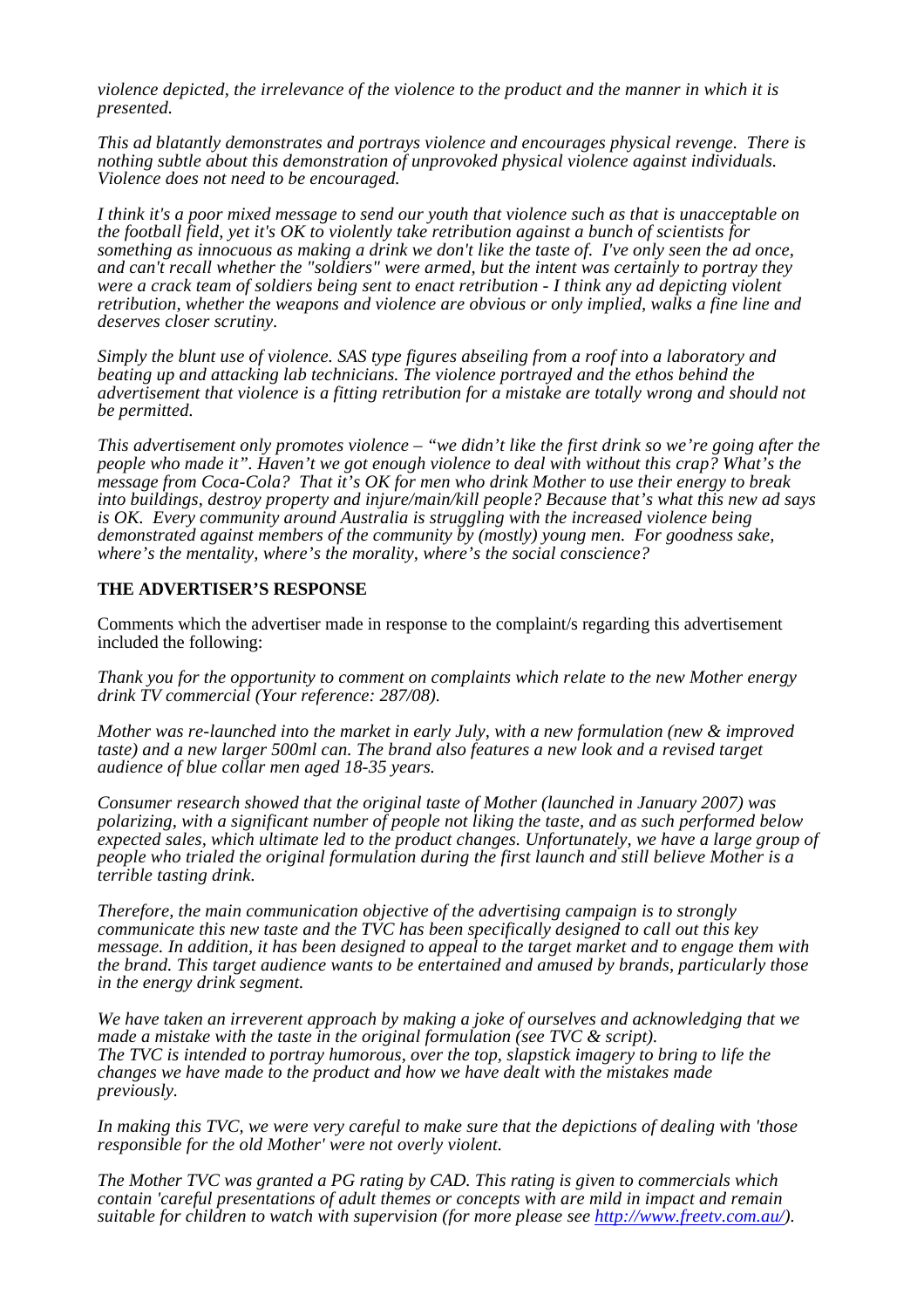*We have also been very careful about placing the TVC in appropriate programs to ensure we are reaching our intended target audience (18-35 year olds) and to make sure the material is appropriate to the viewing time. The TVC has been place in programming such as South Park (SBS), Wipe Out (Channel 9), Dexter (Channel 10), The F Word and Ramsay's Kitchen Nightmares (Channel 9) and Sports Tonight (Channel 10).*

*As with all our commercials, we are attempting to entertain and engage consumers in the brand, and the material has been developed to appeal to our target audience. We work very hard to ensure all our advertising is executed with sensitivity to the community.*

*We believe that this TVC is not overly violent and the imagery is delivered in an appropriate manner for both the target audience and the program placement. Therefore it does not breach section 2 of the Advertiser Code of Ethics.*

# **THE DETERMINATION**

The Advertising Standards Board ("Board") considered whether this advertisement breaches Section 2 of the Advertiser Code of Ethics (the "Code").

The Board noted the complaints' concerns and reviewed the advertisement under Section 2 of the Code which states:

*Advertising or Marketing Communications shall not present or portray violence unless it is justifiable in the context of the product or service being advertised.*

The Board viewed the television advertisement and noted that it was for an energy drink.

The Board considered the advertisement presented unacceptable violence.

The Board further considered that the violence depicted was not stylised but was gritty and realistic.

The Board noted the looks of fear on the scientists' faces in response to the assault team entering the building by shattering a window.

The Board further noted that the advertisement was clearly based on popular action film narratives to which the target audience could relate however, the Board agreed that this narrative was not enough to suggest the violence was based on fantasy.

The Board considered that the portrayal of violence was unacceptable in the context of the product being advertised and therefore the advertisement was in breach of Section 2.2 of the Code.

Finding that the advertisement did breach the Code the Board upheld the complaint.

### **ADVERTISER'S RESPONSE TO DETERMINATION**

Comments which the advertiser made in response to the determination regarding this advertisement included the following:

*I would like to confirm our long standing support for the Advertising Standards Bureau, the Board, the Code of Ethics and the complaints process the Board manages. As a member of the Australian Association of National Advertisers (AANA), we work hard to ensure we comply with the AANA Code of Ethics. As such, we note the ASB's determination to uphold the complaints against the Mother energy drink commercial and the Board's decision to consider the commercial to be in breach of Section 2.2 of the Code.*

*While we do not agree with the Board's determination, we are keen to find an acceptable resolution. We have reviewed the ASB's determination and draft case report, the TVC itself and the CAD classification of the material and are proposing the following modifications:* 

*While the TVC has a CAD rating of PG ('containing careful presentations of adult themes or concepts which are mild in impact and remain suitable for children to watch with supervision - see www.freetv.com.au), we will place the TVC in media in line with an AV rating (suitable for viewing only by persons 15 and over because of violence). This would mean the advertisement would only be placed in suitable adult programming post 9.30pm in line with CAD definitions.*